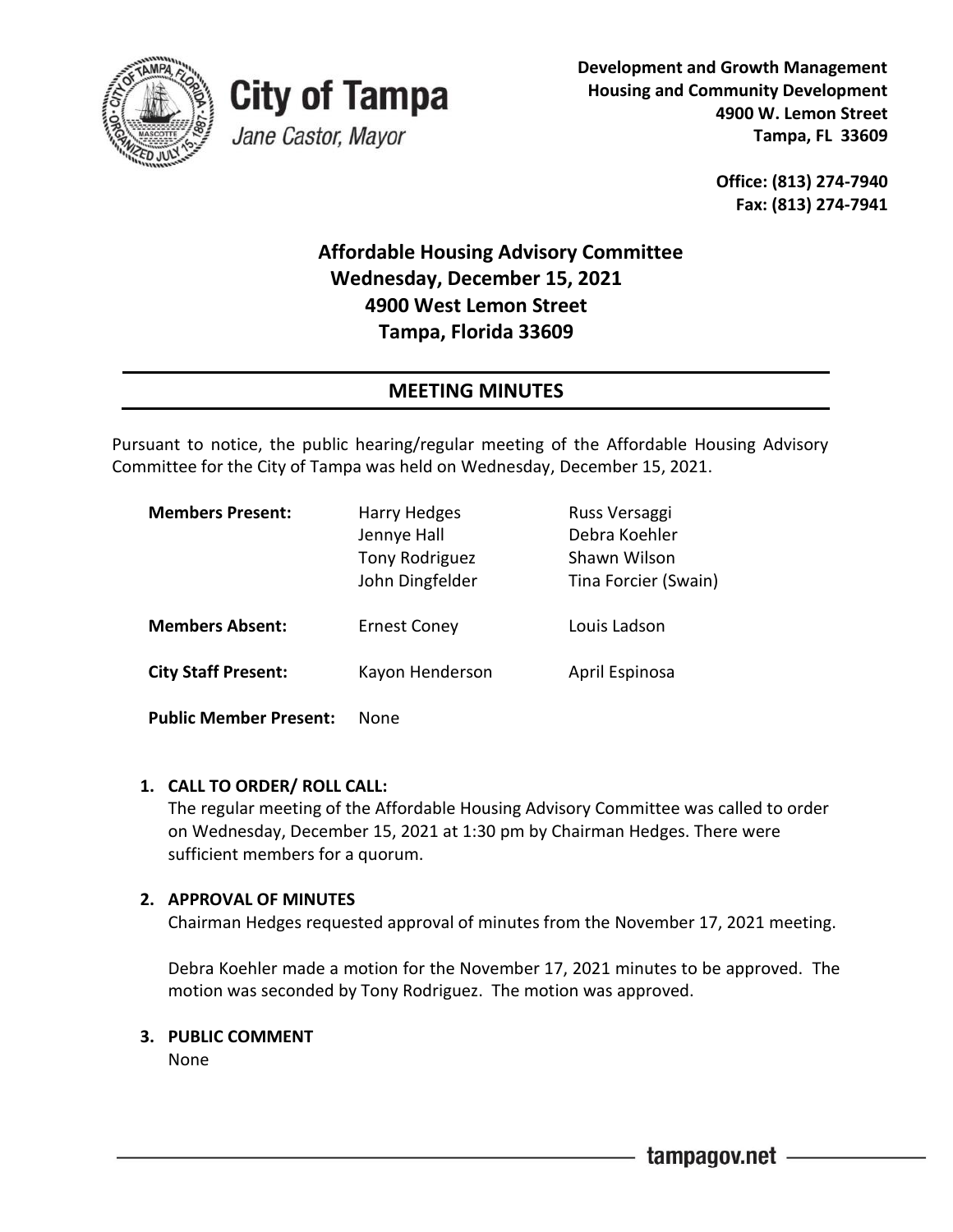#### **4. HOUSING AND COMMUNITY DEVELOPMENT UPDATES**

Kayon Henderson updated the Committee with the following events and updates.

#### a. Infill Phase II

All fully executed agreements have been distributed to the developers. The final closing will be on Friday, December 17, 2021. HCD has met with Abbye's team at Construction Services and are aware of the incoming permits. Construction is planned to be completed by April 19, 2023.

### b. DARE

There were 10 families that have purchased homes using both HOME and CDBG funds since October  $1<sup>st</sup>$ , 2021. The maximum sales price will increase from \$240,000 to \$280,000 and subsequently, the ratios need to increase from 36 and 43%. This ratio will reflect the increase in the home sales price. These changes will take effect at beginning of the year.

The program will be modified to \$40,000 for those at or below 80% AMI and increasing from \$30,000 to \$80,000 for each family and will be stacked with East Tampa CRA funds. CRA will contribute \$50,000 and the City of Tampa will provide \$40,000; whereas a homebuyer will have the potential to receive \$90,000 for their down payment.

The committee discussed removing the down-payment assistance as forgivable on the mortgage/note. HCD will have legal review this change in the future.

#### c. Owner Occupied Rehab

There are over 30 households on the active waitlist. Funds have been fully encumbered, with East Tampa Business and Civic Association. New RFPs are waiting to be released. Their release is anticipated for January 2022. A total of \$3,300,000 is in the upcoming RFP, which is a combination of local, state, and federal funds.

Today was the Contractors Workshop. The turn-out was overwhelming due to the increased media exposure. The workshop was split into two sessions with a total of 31 new contractors added to the list. Previously, the waitlist was bottlenecked because of a lack of participating contractors.

 A pilot program has been discussed for replacement homes if funds for Owner- Occupied Rehab exceed the home value. The pilot program will target 3 homeowners whose homes are in such disrepair that the funds from OOR cannot bring it up to standards. The applicants are referrals from the City's Owner Occupied Rehab program. The total SHIP allocation for the pilot is \$600,000. The City is partnering with BDG architects who will be providing the home plans at no cost. HCD will be using local contractors to demolish and build on the lot owned by the resident. This is an effort to keep those people who have lived in the community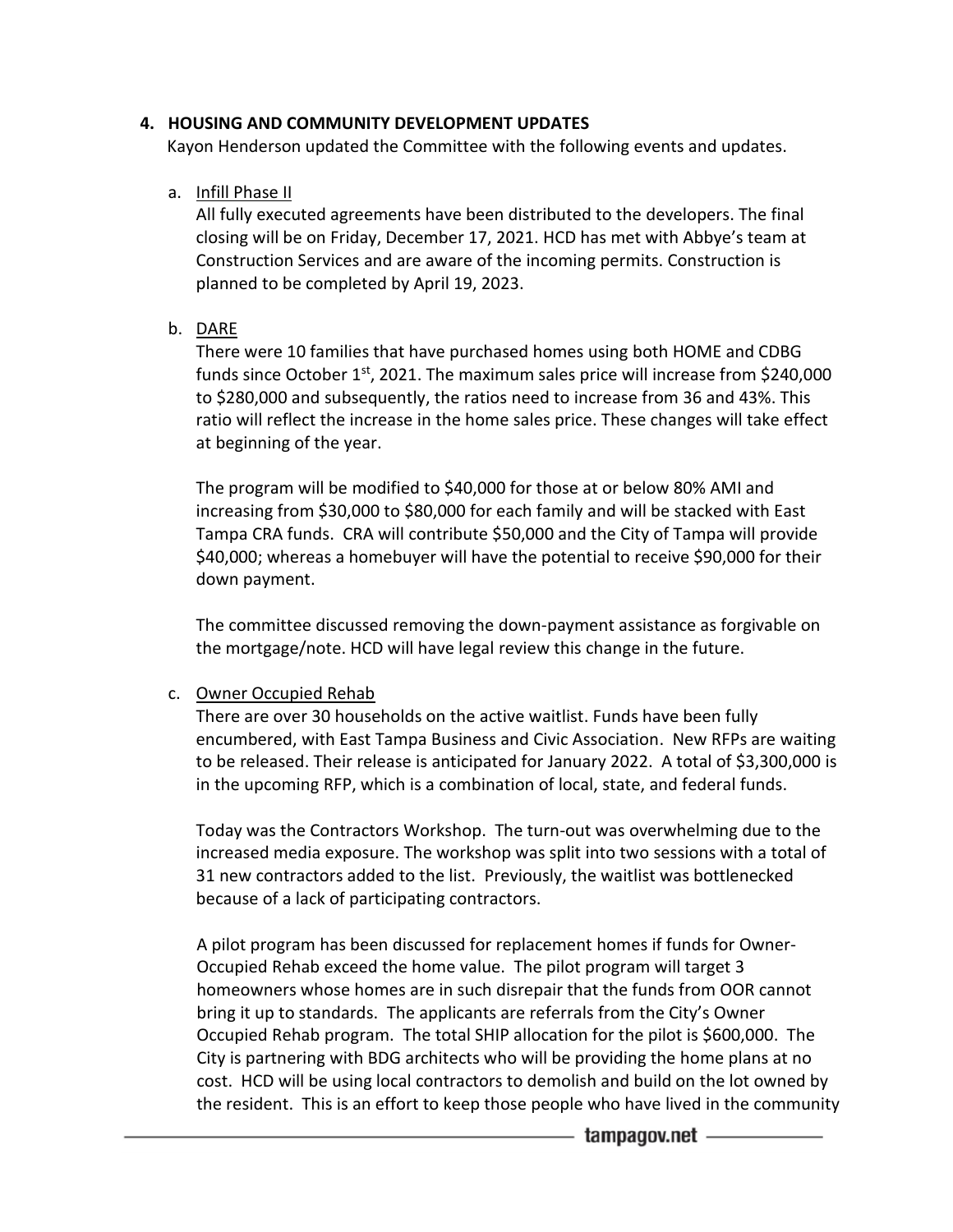in their neighborhood and at the same time remove blighted homes.

d. Emergency Rental Assistance Program-ERAP

For ERAP I, almost \$12,000,000 has been fully expended. The county has expended more than 60% of their funds. The funds are used for rent and utility assistance to those impacted by COVID-19. The Department of Treasury requested HCD and the county to take additional funding. HCD requested \$10,000,000 and the county requested \$20,000,000. HCD is uncertain about the outcome of this request.

As of November 30, 2021, the second round for ERAP II has started to be expended, totaling \$590,531.54. The second allocation was only 40%, totaling \$3,819,922 and was already distributed to the county. HCD needs to report on the status of these expenditures before the additional 60% of funds are released. There is a possibility that \$10,000,000 of the ERAP I will be released instead of the 60%. HCD has not received the final guidance how these funds will trickle down. HCD is hopeful to receive both the \$9,0000,000 (ERAP II) and the \$10,000,000 (ERAP I) to assist the numerous families in need of assistance.

e. CAPER

Kayon provided the breakdown of the CAPER. The total amount of entitlement funds was about \$9,300,000. A total of \$9,727,670 were expended; there was additional program money contributed. HOPWA is the largest expenditure due to the program covering 4 different counties.

For homeless assistance, about 600 shelter beds were assisted. These shelter beds were at the DV shelter, The Spring of Tampa Bay. Shelter beds located at Tampa Haven of Hope were not included due to HUD counting them as street outreach and not actual shelter beds. For voucher assistance, some rapid rehousing was completed and HCD will continue to use HOME funds to support their homeless initiatives.

HOPWA assisted over 1,010 individuals. This program provides short-term rent, mortgage, and utility assistance. As rental prices continue to rise, HCD reached out to HUD and obtained a FMR waiver. With this waiver, HCD does not need to use fair market rent for their homeless and HIV programs. This waiver helped alleviate a huge barrier for families who could not find affordable housing.

There were 519 households assisted during the fiscal year. They are comprised of 37 direct homebuyers, 54 owner-occupied rehabs, and 428 assisted with public services (youth services, senior services, childcare).

f. Tampa Office of Human Rights (TOHR)

TOHR made history as the first agency to be funded by the US Department of Housing and Urban Development as a Fair Housing Assistance Program (FHAP) and